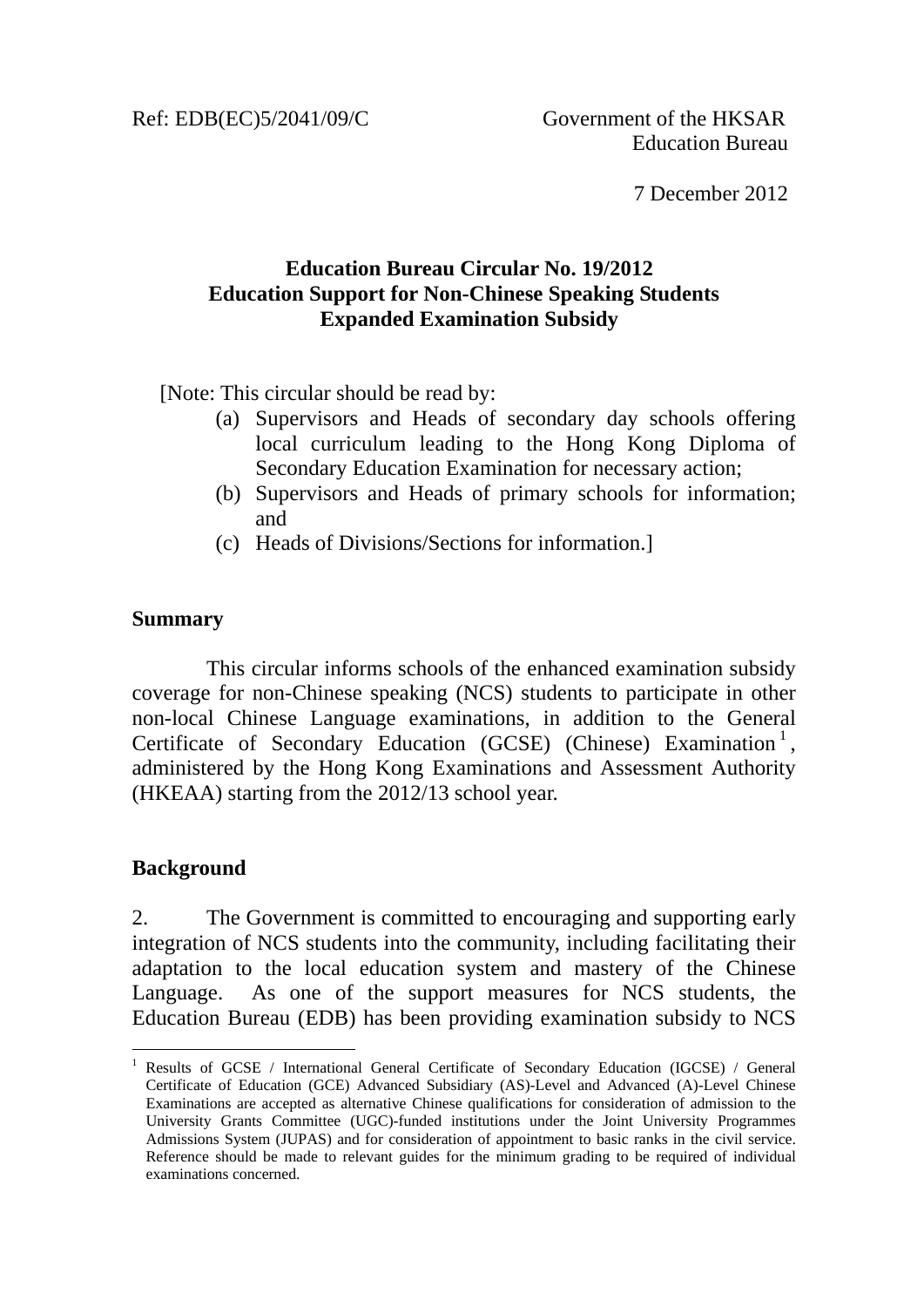students starting from  $2010^2$ . Eligible NCS students<sup>3</sup> sitting for the GCSE (Chinese) Examination, irrespective of means, are charged a "subsidised examination fee" on par with that of the defunct Hong Kong Certificate of Education Examination (HKCEE) (Chinese) or the Hong Kong Diploma of Secondary Education Examination (HKDSEE) (Chinese). Since the 2011/12 school year, the Examination Fee Remission Scheme has also been extended to enable eligible needy NCS students to be granted full or half fee remission of the "subsidised examination fee" for taking the GCSE (Chinese) Examination if they pass the means test of the Student Financial Assistance Agency (SFAA).

### **Expanded coverage of examination subsidy**

3. Starting from the 2012/13 school year, the prevailing arrangement of "subsidised examination fee" for taking the GCSE (Chinese) Examination will be extended to cover the Chinese Language examinations of the International General Certificate of Secondary Education (IGCSE), the General Certificate of Education (GCE) Advanced Subsidiary (AS)-Level and the GCE Advanced (A)-Level administered by the HKEAA with a view to facilitating NCS students who intend to sit for these Chinese Language examinations to obtain internationally recognised qualifications that reflect more closely their proficiency, encouraging NCS students to set higher targets in the learning of the Chinese Language and facilitating their academic and career advancement.

4. The "subsidised examination fee" for eligible school candidates sitting for any of these non-local Chinese Language examinations concerned in 2013 is \$567, i.e. the examination fee for the 2013 HKDSEE (Chinese). The "subsidised examination fee" level will be revised subject to any adjustment of the examination fees of the HKDSEE (Chinese).

# *Eligibility*

5. Similar to the prevailing arrangement, NCS students studying at Secondary (S) 4 to S6 pursuing the local curriculum will be eligible for the "subsidised examination fee" starting from the 2012/13 school year

<sup>1</sup> <sup>2</sup> Reference can be drawn to EDB Circular No. 23/2009 dated 18 November 2009 on Reduction of Examination Fee Level of the General Certificate of Secondary Education (Chinese) Examination.

<sup>3</sup> Specifically, these NCS students are those who have learnt Chinese Language for either:

<sup>(</sup>a) less than six years while receiving primary and secondary education; or

<sup>(</sup>b) six years or more in schools, but have been taught an adapted and simpler curriculum not normally applicable to the majority of students in local schools.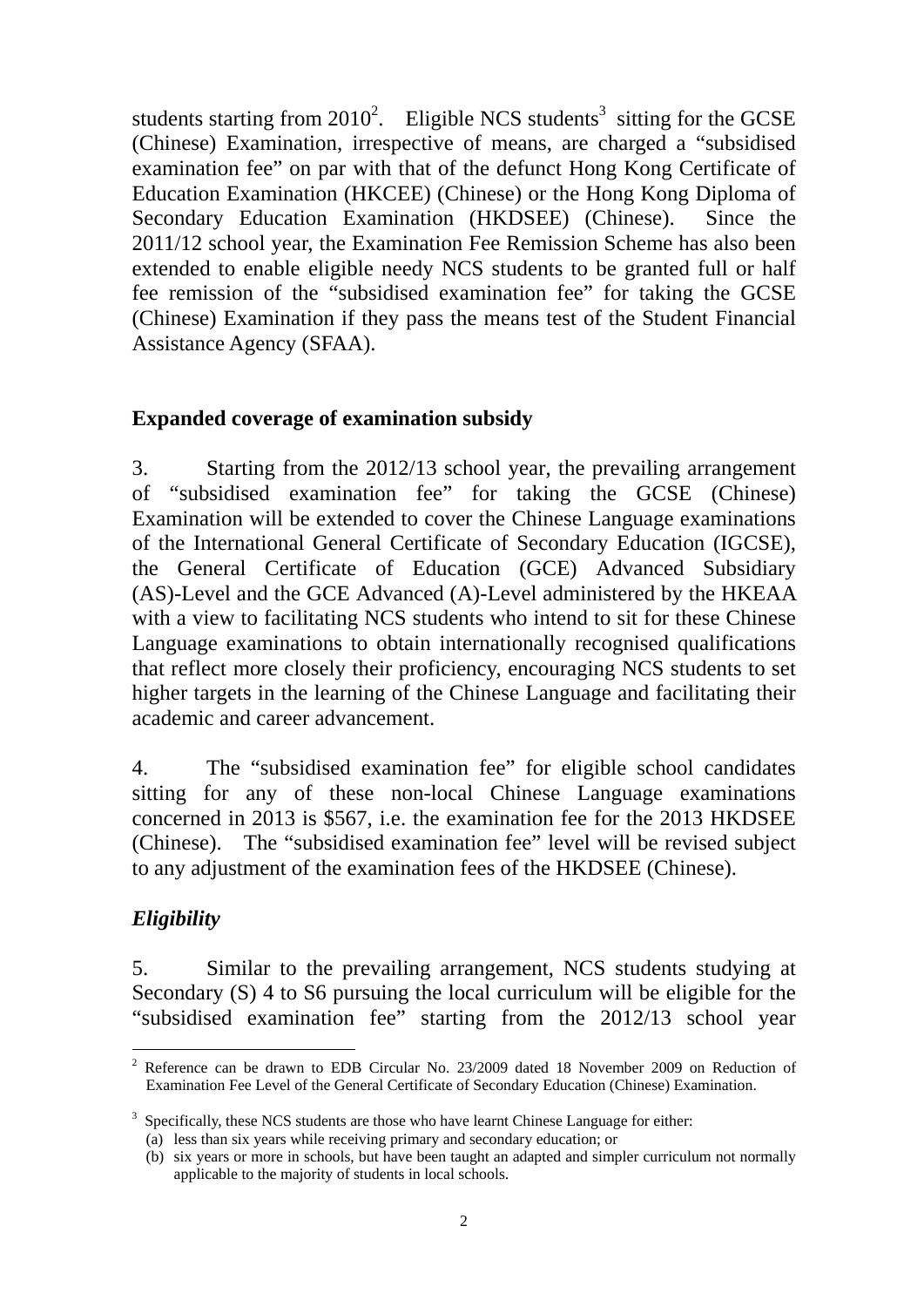provided that they have met either of the specified circumstances of:

- (a) having learned Chinese Language for less than 6 years while receiving primary and secondary education; or
- (b) having learned Chinese Language for 6 years or more in schools, but having been taught an adapted and simpler curriculum not normally applicable to the majority of students in our local schools;

and that they are sitting for the non-local Chinese Language examinations as mentioned in paragraph 3 above as a school candidate.

### *Arrangements for maximum entries*

1

6. In considering the maximum number of entries<sup>4</sup> of the non-local Chinese Language examinations for which NCS students should be eligible for the "subsidised examination fee", we have taken into account the learning needs of NCS students as well as the different designs and relevant requirements on Chinese proficiency of these examinations. We note that normally NCS students would take these examinations at S5 and/or 6. In addition, there is significant diversity among NCS students in their proficiency of the Chinese Language. Some may wish to go for the prudent approach of aiming higher only after having secured a certification at an elementary level. Some may wish to take the same examination twice particularly if they have failed in their first attempt.

7. Of the four types of examinations, the GCSE (Chinese) Examination, the IGCSE (Chinese) Examination and the GCE AS-Level (Chinese) Examination are for students at the elementary/intermediate level of learning the Chinese Language while the GCE A-Level (Chinese) Examination is for students learning Chinese at the more advanced level. Eligible NCS students sitting for these examinations as school candidates will, during their full-time senior secondary school years, be eligible for the "subsidised examination fee" for:

- (a) up to two entries for any of the following three examinations: the GCSE (Chinese) Examination, the IGCSE (Chinese) Examination and the GCE AS-Level (Chinese) Examination; and
- (b) up to two entries for the GCE A-Level (Chinese) Examination.

<sup>4</sup> Sitting for all papers to obtain the qualification for each of the examinations concerned is considered as one entry. It is not necessary for a candidate to sit for all papers in one sitting to obtain the qualification from each of the examinations concerned. Take for instance, a candidate has to complete 4 papers to obtain an alternative Chinese qualification from the GCSE (Chinese) Examination and different sittings for separate papers will be considered as one entry for the examination. A sitting / sittings for all papers in individual examinations concerned offered by different examination boards will be counted as different entries.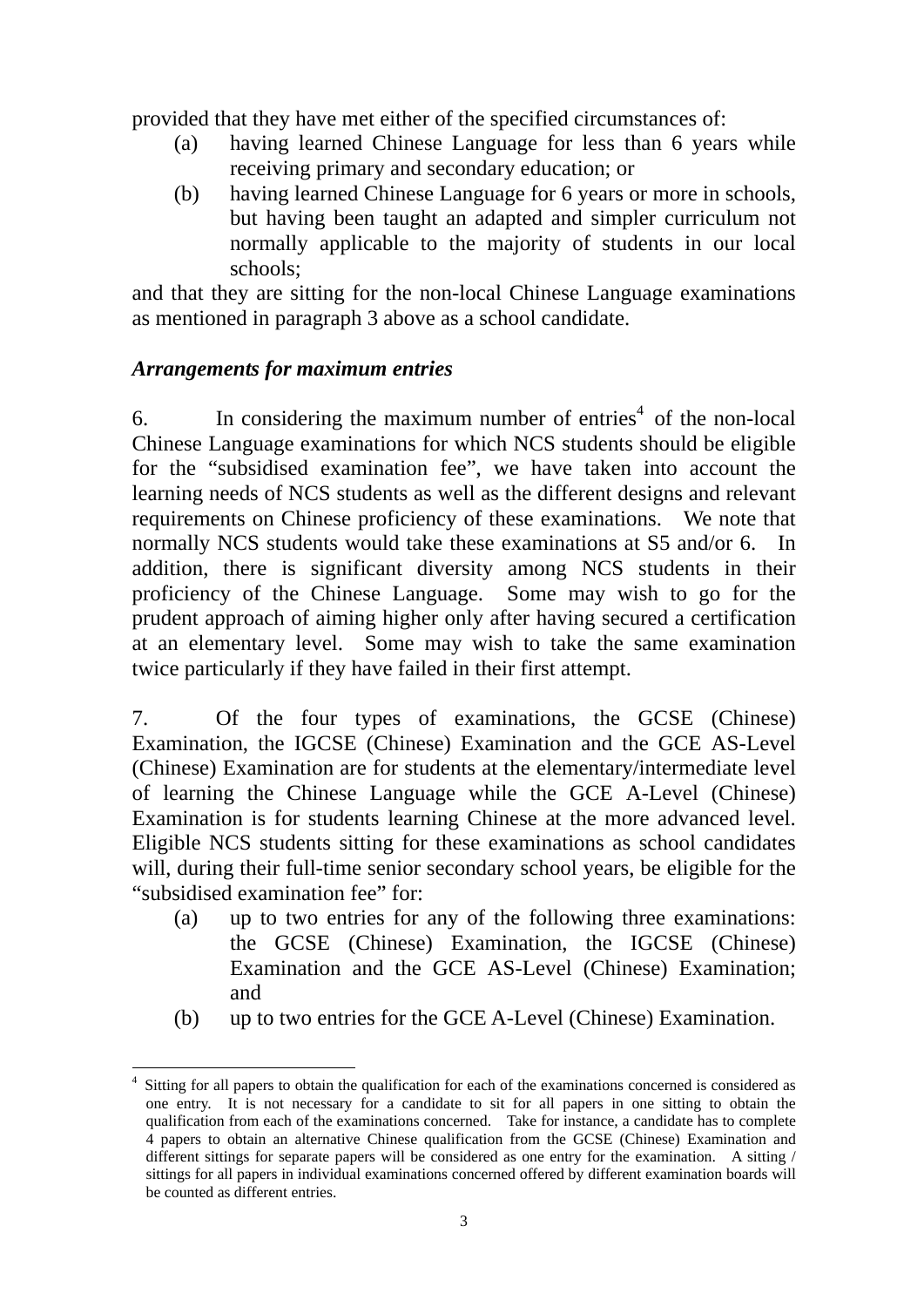8. NCS students are allowed the choice of taking the above examinations in place of or in addition to the HKDSEE (Chinese), and we encourage them to attempt the Chinese Language paper in the HKDSEE as their local counterparts.

### **Examination Fee Remission Scheme**

9. To ensure that no NCS students will be discouraged from sitting for the examinations concerned because of lack of means, subject to the approval of the Finance Committee of the Legislative Council, the ambit of the Examination Fee Remission Scheme will be extended for an NCS student eligible for the "subsidised examination fee" and passing the means test of the SFAA be eligible to receive full or half fee remission of the "subsidised examination fee"<sup>5</sup>.

### **Schools' certification for "subsidised examination fee"**

10. In line with the prevailing practice for schools' certification of school candidates, school heads are requested to certify the student particulars including, among others, the fulfillment of the specified circumstances as mentioned in paragraph 5 above for their NCS students sitting for the Chinese Language examinations concerned on the Entry Form issued by the HKEAA.

11. The EDB will check the maximum number of sittings of each eligible NCS student. As government funds are involved in this scheme, the EDB reserves the right to take action if inaccurate / false information is provided.

### **Briefing session**

1

12. We will brief schools on details of this circular. A briefing session will be held as follows:

<sup>&</sup>lt;sup>5</sup> The HKEAA will proceed with the registration for the non-local Chinese Language examinations concerned to be held in mid-2013 from 10 to 17 December 2012. An alternative arrangement for needy NCS students, taking their needs into consideration, will take place in case the Finance Committee might not be able to consider the proposal before the deadline for the application of the related examinations. Eligible NCS students with full-grant status under SFAA are not required to pay the "subsidised examination fee" and those with half-grant status will pay half the "subsidised examination fee" when registering for the non-local Chinese Language examinations concerned. Detailed arrangements are stipulated in the Entry Form issued by the HKEAA.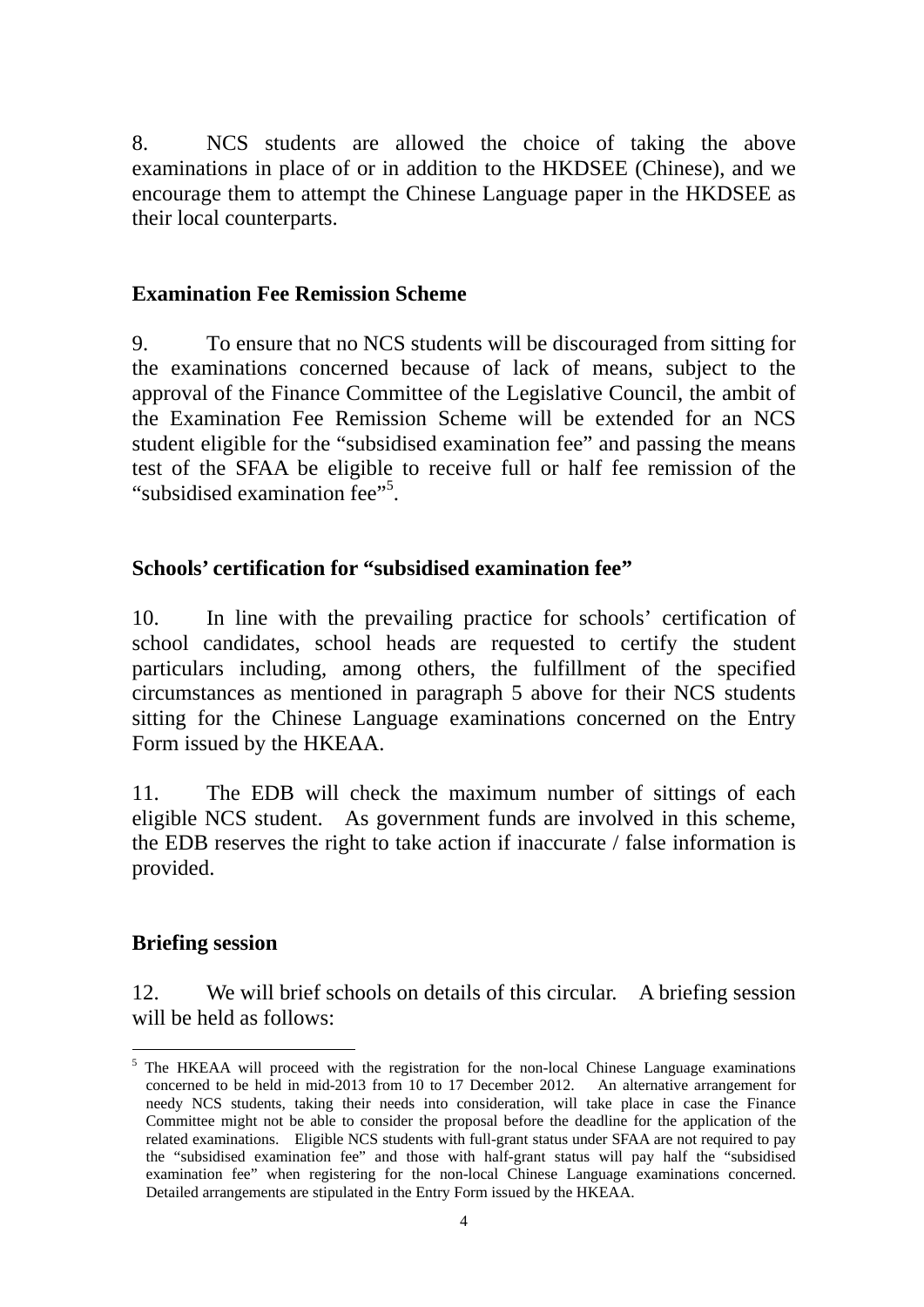- Date: 13 December 2012 (Thursday)
- Time: 2:30 p.m. to 4:00 p.m.
- Venue: Lecture Theatre, 4/F, West Block EDB Kowloon Tong Education Services Centre 19 Suffolk Road, Kowloon Tong, Kowloon

Schools should return the reply slip on or before 12 December 2012 or enrol via the Training Calendar System of the EDB (Course ID: ECP020120060).

## **Enquiry**

13.For enquiries, please contact the respective Senior School Development Officer. On registration for the non-local Chinese Language examinations, please contact the HKEAA at 3628 8761 or visit the HKEAA website [http://www.hkeaa.edu.hk/en/].

> Mrs CHAN SIU Suk-fan for Secretary for Education